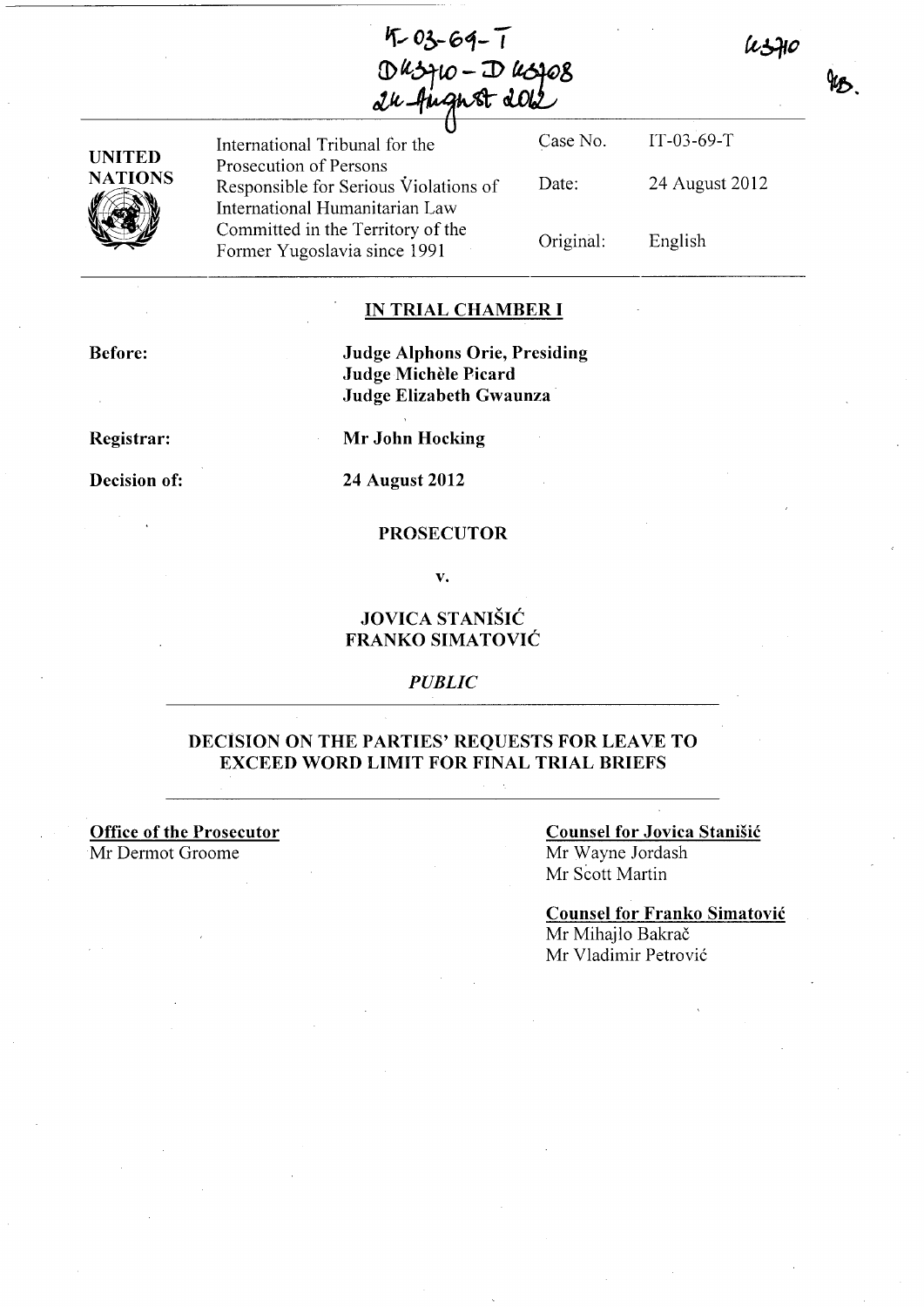**TRIAL CHAMBER I** of the International Tribunal for the Prosecution of Persons Responsible for Serious Violations of International Humanitarian Law Committed in the Territory of the Former Yugoslavia since 1991 ("Chamber");

**BEING SEISED** of the requests by the Prosecution, the Stanisic Defence, and the Simatovic Defence for leave to exceed the word limit for the final trial briefs, requesting 120,000 words each (collectively, "Requests");  $<sup>1</sup>$ </sup>

**RECALLING** that the Practice Direction on the Length of Briefs and Motions sets the word limit for final trial briefs at 60,000 words, and states that a party seeking authorization from the Chamber to exceed the word limit must provide an explanation of the exceptional circumstances necessitating the oversized filing; $<sup>2</sup>$ </sup>

**CONSIDERING** that the case deals with two accused, has a broad geographical and temporal scope, and a high level of complexity when it comes to the alleged criminal responsibility of the Accused, Jovica Stanišić and Franko Simatović: $3<sup>3</sup>$ 

**CONSIDERING** that the purpose of final trial briefs is to provide the Chamber with a party's summarized position in relation to the evidence heard at trial; $<sup>4</sup>$ </sup>

**FINDING** that the parties can present their positions within 100,000 words;

**FOR THE FOREGOING REASONS, and pursuant to Rule 54 of the Tribunal's Rules of** Procedure and Evidence;

**HEREBY GRANTS** the Requests in part; and

 $\mathbf{I}$ Prosecution's Request for Leave to Exceed Word Limit for Final Trial Brief, 31 July 2012; Stanisic Defence Submission in support of Prosecution's Request for Leave to Exceed Word Limit for Final Trial Brief, 31 July 2012; Simatovic Defence Request for Leave to Exceed Word Limit for Final Trial Brief, 15 August 2012. On 17 August 2012, the Prosecution and the Stanisic Defence indicated through an informal communication that

they did not wish to respond to the Simatović Defence Request.  $\overline{2}$ 

Practice Direction on the Length of Briefs and Motions, IT/184/Rev. 2, 16 September 2005, (C)(4) and (7).  $\overline{3}$ 

Prosecution Request, paras 3-14, Stanisic Request, paras 2-3, Simatovic Request, paras 4-10.  $\overline{4}$ 

*Prosecutor v. Gotovina et aI.,* Case No. IT-06-90-T, Scheduling Order, 16 June 2010, p. 3.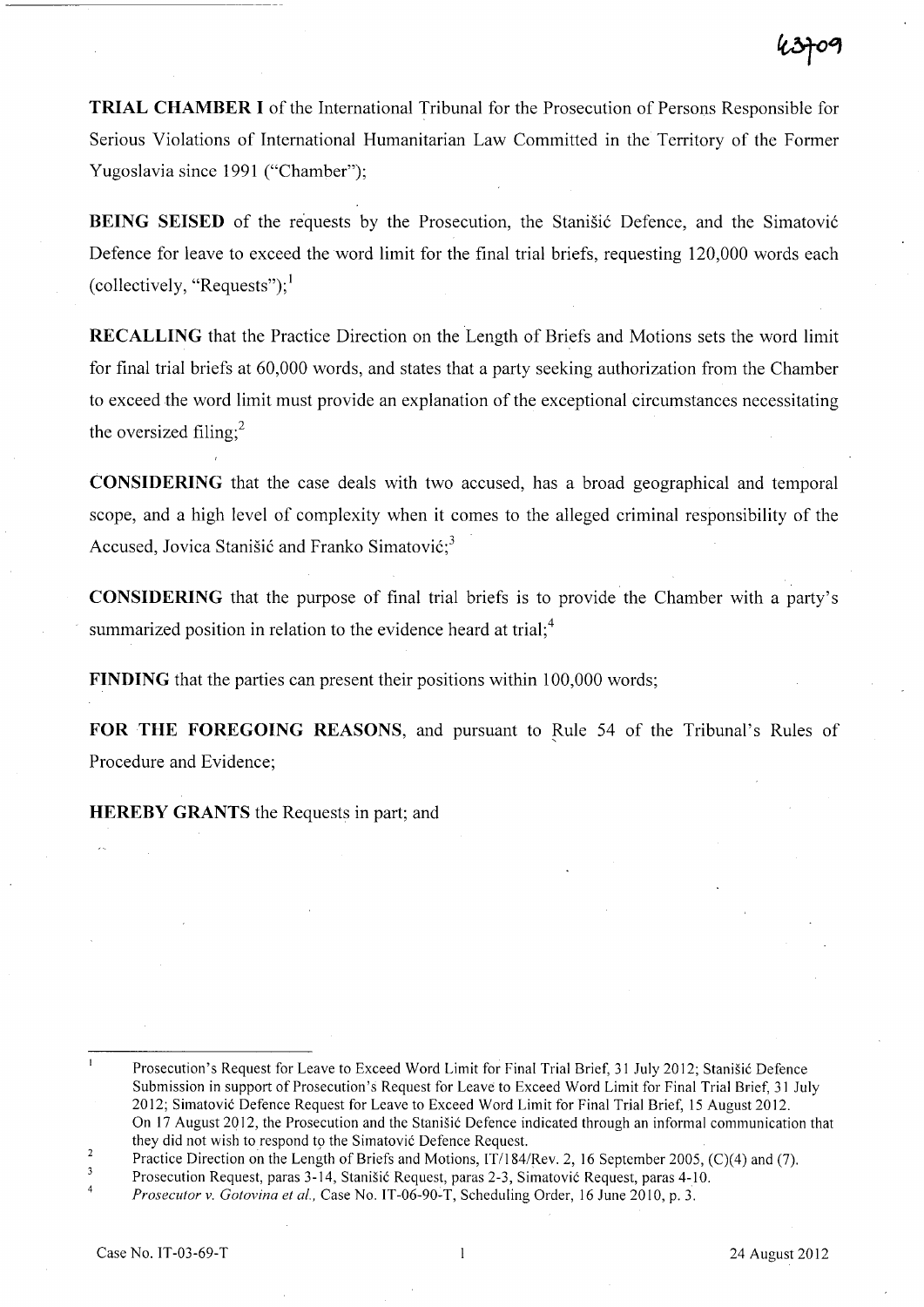**ORDERS** that the final trial briefs in this case shall not exceed 100,000 words.

Done in English and in French, the English version being authoritative.

 $25 - 2$ ઝં<sup>ઝ</sup> Judge Elizabeth Gwaunza

Dated this Twenty-fourth day of August 2012 At The Hague The Netherlands

**[Seal of the Tribunal]**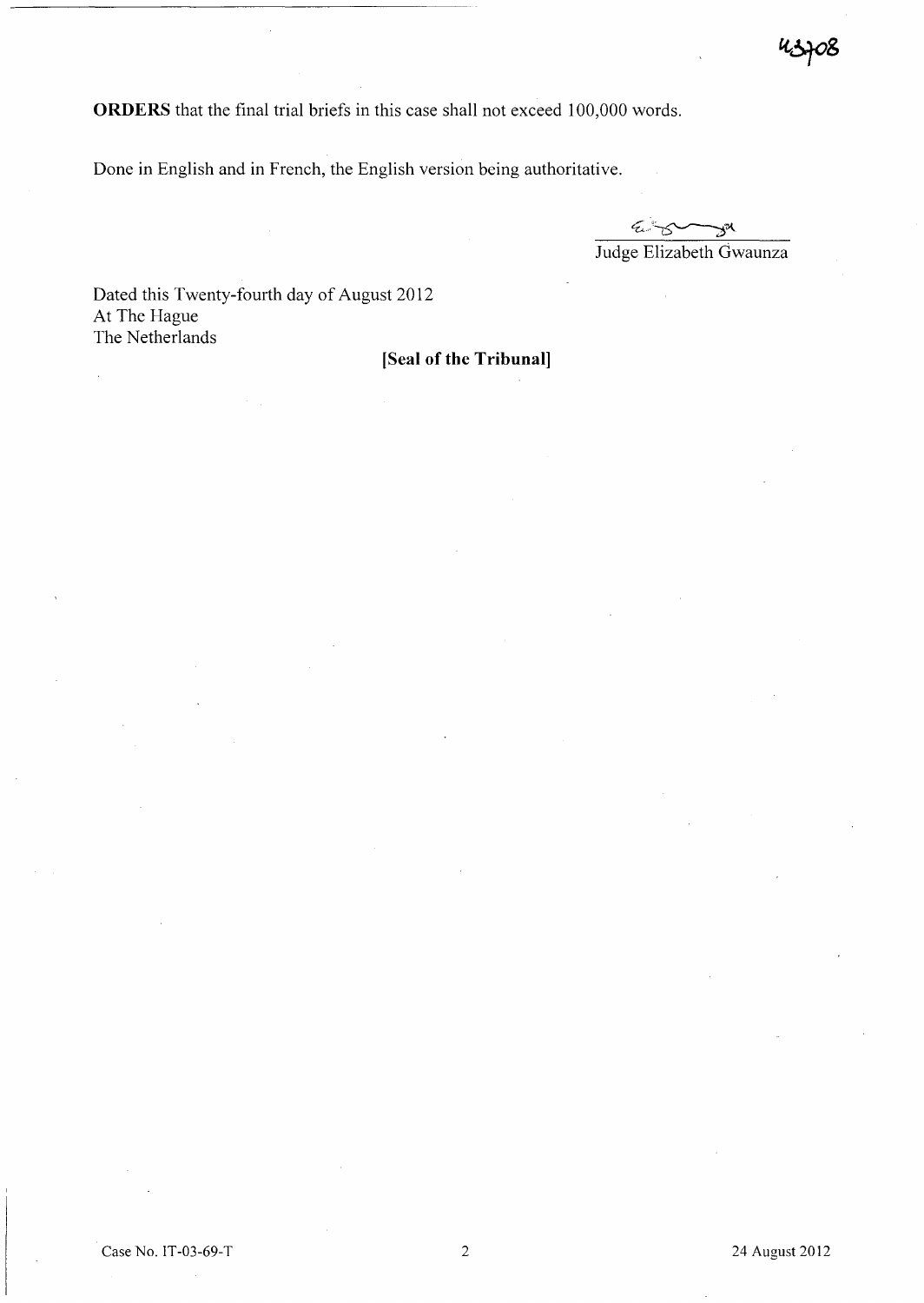$4 - 03 - 64 - 1$ Dusquo - Dusqos<br>24 August 202



International Tribunal for the Case No. Prosecution of Persons Responsible for Serious Violations of International Humanitarian Law Committed in the Territory of the Former Yugoslavia since 1991 Date:

Original: IT-03-69-T 24 August 2012 English

ksflo

### **IN TRIAL CHAMBER I**

**Before:** 

**Judge Alphons Orie, Presiding Judge MicheIe Picard Judge Elizabeth Gwaunza** 

**Registrar:** 

**Decision of:** 

**Mr John Hocking** 

**24 August 2012** 

### **PROSECUTOR**

**v.** 

# **JOVICA STANISIC FRANKO SIMATOVIC**

*PUBLIC* 

## **DECiSION ON THE PARTIES' REQUESTS FOR LEAVE TO EXCEED WORD LIMIT FOR FINAL TRIAL BRIEFS**

**Office of the Prosecutor**  Mr Dermot Groome

### **Counsel for Jovica Stanisic**  Mr Wayne lordash Mr Scott Martin

**Counsel for Franko Simatovic**  Mr Mihajlo Bakrač Mr Vladimir Petrović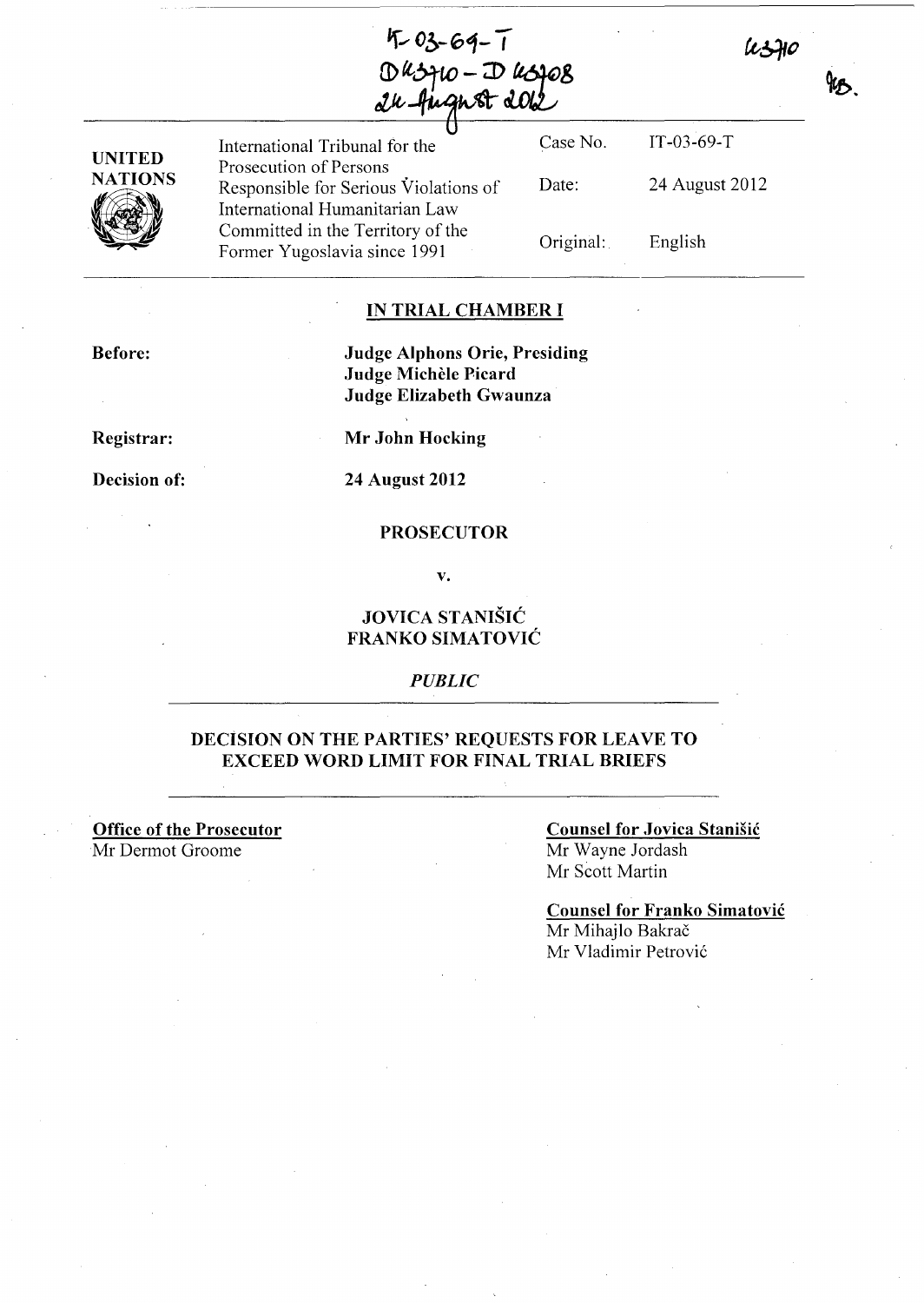**TRIAL CHAMBER I** of the International Tribunal for the Prosecution of Persons Responsible for Serious Violations of International Humanitarian Law Committed in the Territory of the Former Yugoslavia since 1991 ("Chamber");

**BEING SEISED** of the requests by the Prosecution, the Stanišić Defence, and the Simatović Defence for leave to exceed the word limit for the final trial briefs, requesting 120,000 words each (collectively, "Requests"); $<sup>1</sup>$ </sup>

**RECALLING** that the Practice Direction on the Length of Briefs and Motions sets the word limit for final trial briefs at 60,000 words, and states that a party seeking authorization from the Chamber to exceed the word limit must provide an explanation of the exceptional circumstances necessitating the oversized filing: $<sup>2</sup>$ </sup>

**CONSIDERING** that the case deals with two accused, has a broad geographical and temporal scope, and a high level of complexity when it comes to the alleged criminal responsibility of the Accused, Jovica Stanišić and Franko Simatović;<sup>3</sup>

**CONSIDERING** that the purpose of final trial briefs is to provide the Chamber with a party's summarized position in relation to the evidence heard at trial;<sup>4</sup>

**FINDING** that the parties can present their positions within 100,000 words;

**FOR THE FOREGOING REASONS, and pursuant to Rule 54 of the Tribunal's Rules of** Procedure and Evidence;

**HEREBY GRANTS** the Requests in part; and

 $\mathbf{I}$ Prosecution's Request for Leave to Exceed Word Limit for Final Trial Brief, 31 July 2012; Stanisic Defence Submission in support of Prosecution's Request for Leave to Exceed Word Limit for Final Trial Brief, 31 July

<sup>2012;</sup> Simatovic Defence Request for Leave to Exceed Word Limit for Final Trial Brief, 15 August 2012.

On 17 August 2012, the Prosecution and the Stanisic Defence indicated through an informal communication that they did not wish to respond to the Simatović Defence Request.

 $\overline{2}$ Practice Direction on the Length of Briefs and Motions, *IT/184/Rev.* 2,16 September 2005, (C)(4) and (7).

 $\overline{\mathbf{3}}$ Prosecution Request, paras 3-14, Stanisic Request, paras 2-3, Simatovic Request, paras 4-10. 4

*Prosecutor* v. *Gotovina et al.,* Case No. IT -06-90-T, Scheduling Order, 16 June 2010, p. 3.